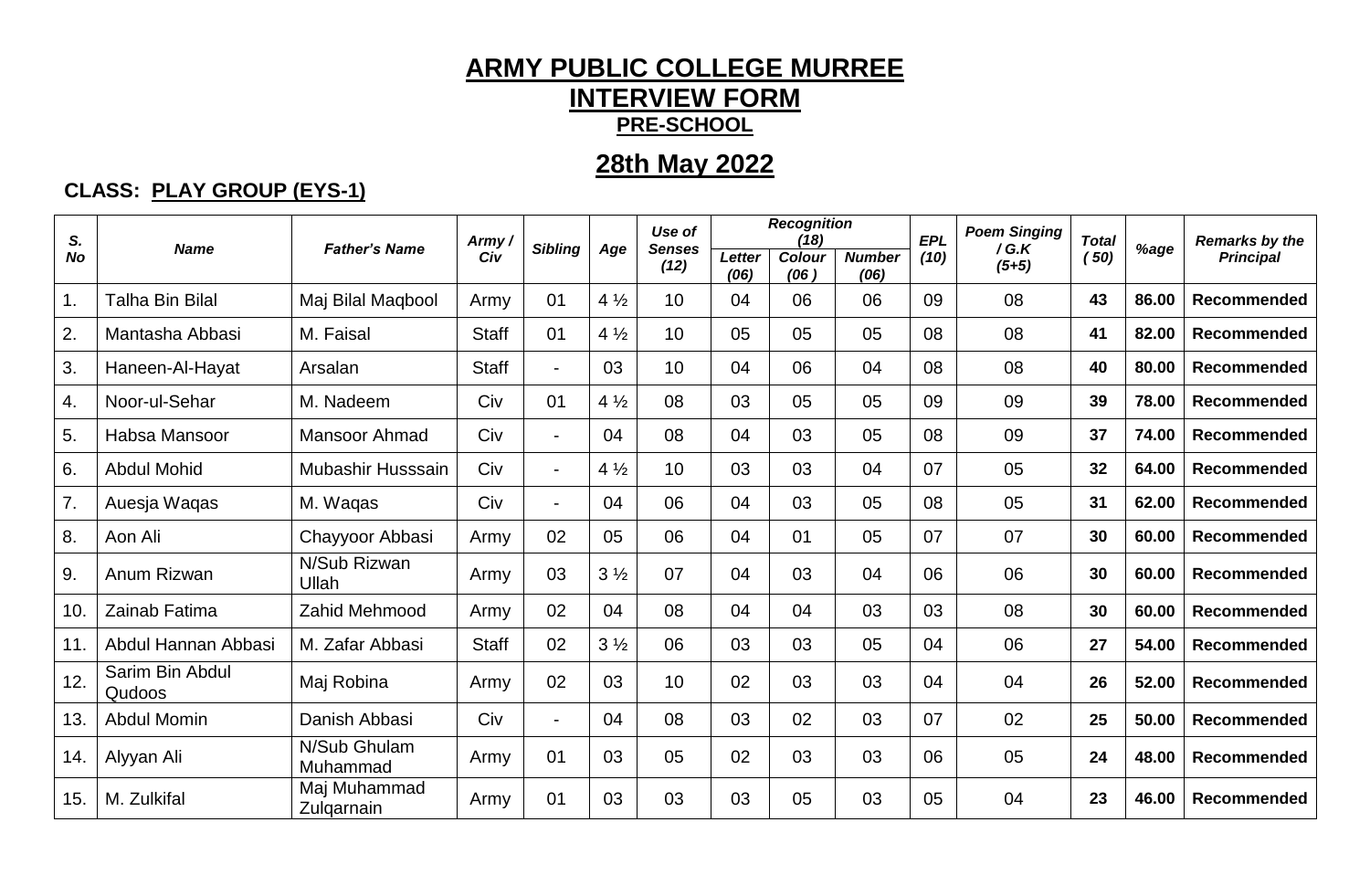#### **ARMY PUBLIC COLLEGE MURREE RESULT ENTRY TEST PRE-SCHOOL**

#### **28th May 2022**

#### **CLASS: K.G (EYS-2)** No. of Vacancy:

**S.** 

**No. Name Father's Name Army/Civ Sibling Age Result** *Remarks by the*  **Eng** Math Urdu Interview Total <sub>%age</sub> Principal **(25) Math (25) Urdu (25) Interview (25) Total (100) %age** 1. Abdul Hadi Ahsan Ishfaq Civ - *5+* 25 25 25 25 **100 100.00 Recommended** 2. M. Hussain Adeel Civ 01 *5+* 25 25 25 17 **92 92.00 Recommended** 3. | Umme Habiba | L/Nk M. Asim | Army | - | **5+** | 25 | 25 | 25 | 17 | **92 | 92.00** | **Recommended** 4. Burhan Ahmad Jawad Ahmad Civ - *5+* 25 23 25 17 **90 90.00 Recommended** 5. Zimal Raja Raja Auranzeb S. Child 02 *4+* 25 25 24 14 **88 88.00 Recommended** 6. Abdul Momin Ajal Satti Civ - *4+* 22 23 22 20 **87 87.00 Recommended** 7. | Hareem Fatima | M. Irfan | Civ | - | **4+** | 25 | 23 | 21 | 16 | **85 | 85.00 | Recommended** 8. M. Adil Abbasi Kamir Abbasi Army 01 *5+* 20 25 24 16 **85 85.00 Recommended** 9. M. Arham Subhani Mustafa PAF 01 *4+* 22 12 21 16 **71 71.00 Recommended** 10. M. Azyal M. Jahangir Civ - *5+* 16 15 21 13 **65 65.00 Recommended**

11. Dua Fatima Asif Rasheed S. Child - *4+* 13 16 17 13 **59 59.00 Recommended**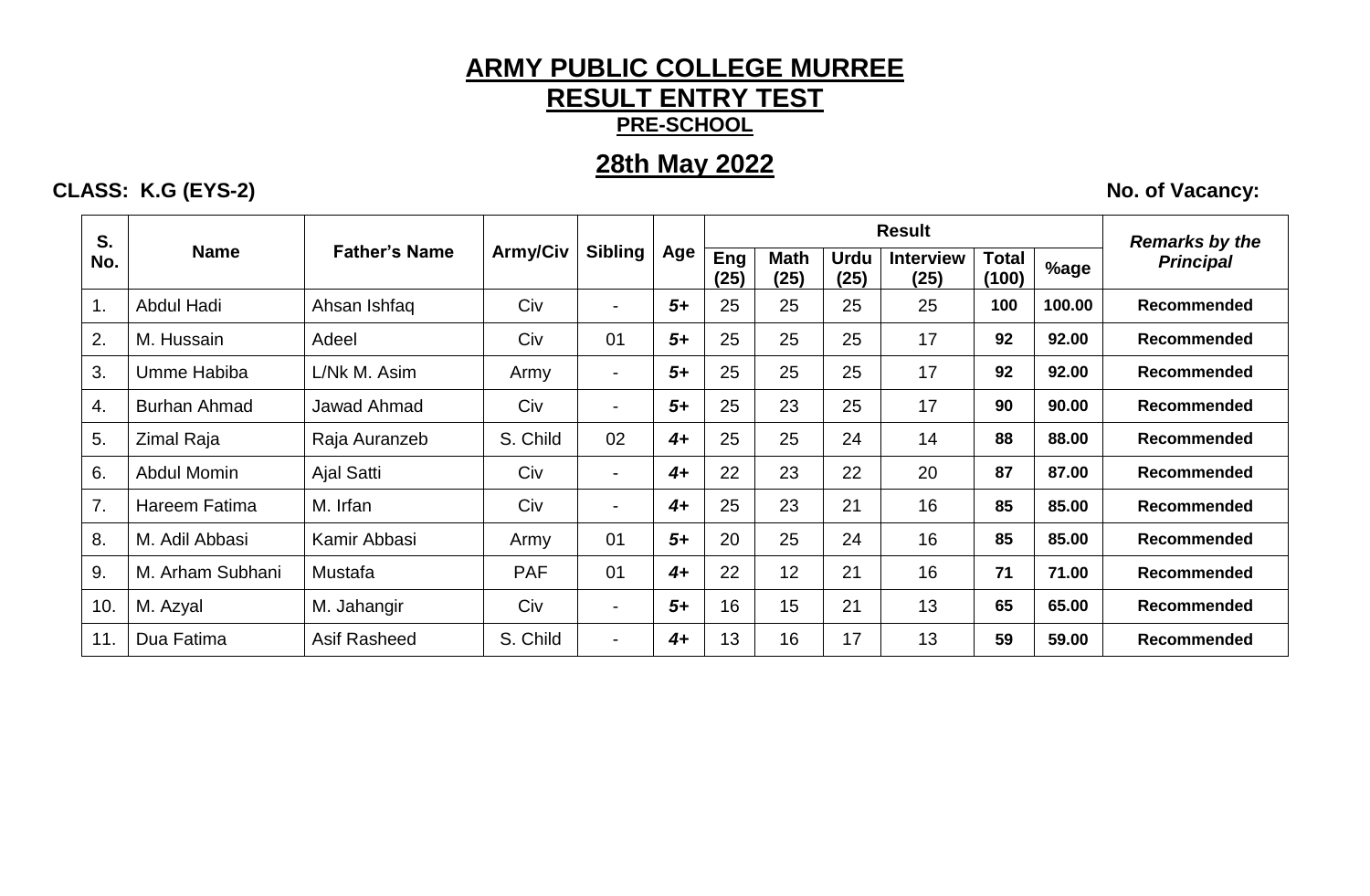#### **ARMY PUBLIC COLLEGE MURREE RESULT ENTRY TEST PRE-SCHOOL**

### **28th May 2022**

**CLASS: Pre - I (Prep) No. of Vacancy:** 

| S.  |                    |                      |          |                          |     |             |                     |                     | <b>Remarks by the</b>    |                       |       |                    |
|-----|--------------------|----------------------|----------|--------------------------|-----|-------------|---------------------|---------------------|--------------------------|-----------------------|-------|--------------------|
| No. | <b>Name</b>        | <b>Father's Name</b> | Army/Civ | <b>Sibling</b>           | Age | Eng<br>(25) | <b>Math</b><br>(25) | <b>Urdu</b><br>(25) | <b>Interview</b><br>(25) | <b>Total</b><br>(100) | %age  | <b>Principal</b>   |
| 1.  | Maimoona Noor      | Mateen ahmad         | Civ      | $\blacksquare$           | 06  | 25          | 24                  | 23                  | 25                       | 97                    | 97.00 | <b>Recommended</b> |
| 2.  | Wajeeh Abdullah    | M. Tariq Rahim       | Civ      | $\blacksquare$           | 07  | 23          | 25                  | 23                  | 23                       | 94                    | 94.00 | <b>Recommended</b> |
| 3.  | Reenad Adnan       | M. Adnan Zafar       | Civ      | $\blacksquare$           | 05  | 21          | 25                  | 16                  | 23                       | 85                    | 85.00 | <b>Recommended</b> |
| 4.  | M. Danyal          | Sep Amir Maqbool     | Army     | $\sim$                   | 05  | 20          | 25                  | 15                  | 19                       | 79                    | 79.00 | <b>Recommended</b> |
| 5.  | M. Hammad<br>Kazim | Maj Nisar Hussain    | Army     | $\overline{\phantom{0}}$ | 05  | 19          | 21                  | 14                  | 18                       | 72                    | 72.00 | <b>Recommended</b> |
| 6.  | M. Musa            | M. Jaheangir Abbasi  | Civ      | $\sim$                   | 4.9 | 21          | 21                  | 11                  | 14                       | 67                    | 67.00 | <b>Recommended</b> |
| 7.  | Khizra Rani        | M. Usman             | Civ      | $\blacksquare$           | 06  | 15          | 10                  | 15                  | 17                       | 57                    | 57.00 | Recommended        |
| 8.  | Hoorain Fatima     | <b>Fahad Mukhtar</b> | Staff    | $\blacksquare$           | 05  | 09          | 11                  | 12                  | 20                       | 52                    | 52.00 | <b>Recommended</b> |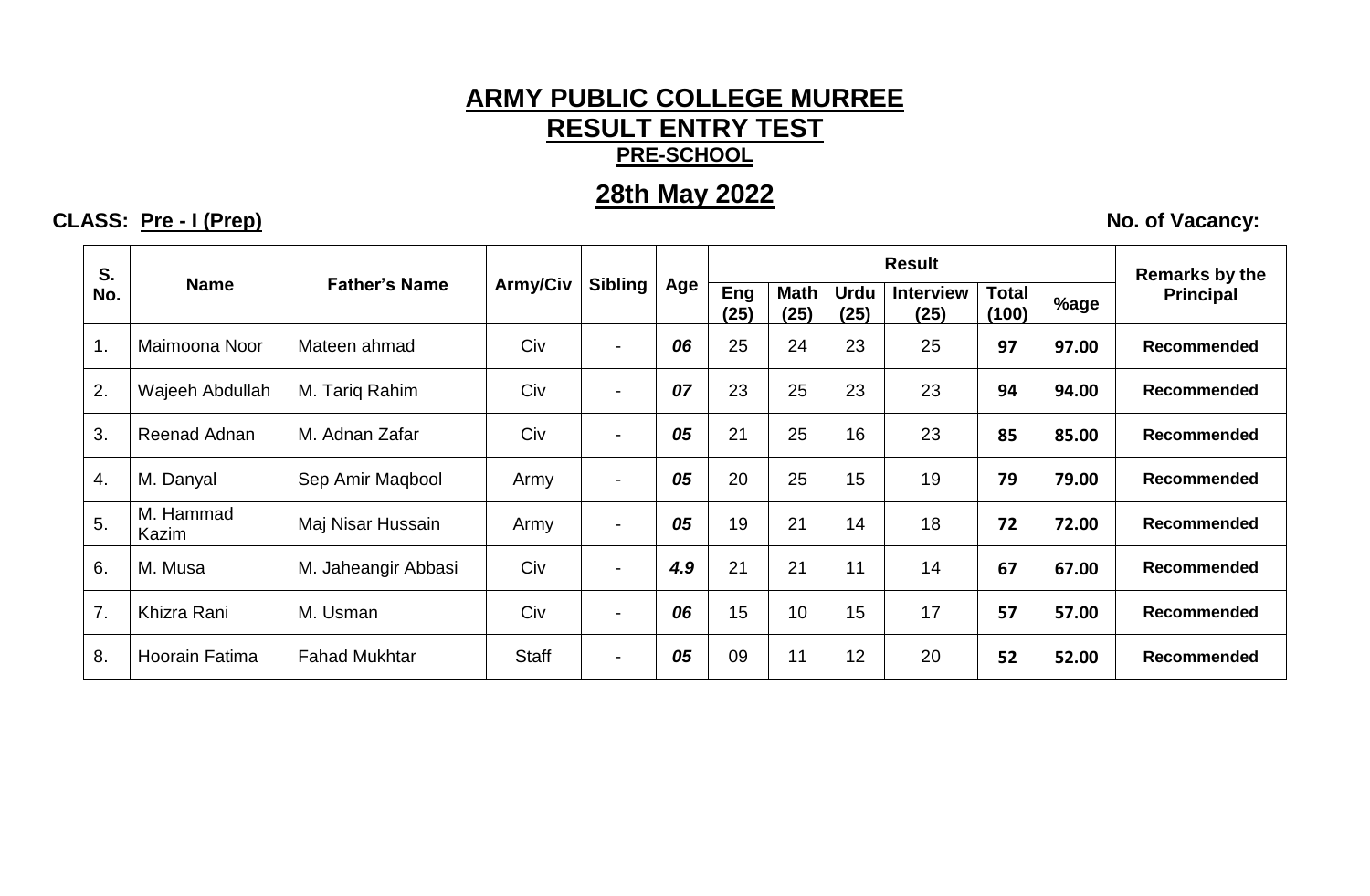### **ARMY PUBLIC COLLEGE MURREE ENTRY TEST Junior School 28th May 2022**

**S. Name Father's Name Army / Civ Boarder / D. Scholar Age Result Remarks by the Principal Eng** Maths Urdu Interview Total **Remarks by the Principal (25) Maths (25) Urdu (25) Interview (25) Total (100) %age** 1. Anaya Abbasi Zahid Abbasi Civ D. Scholar *06* 14 03 08 17 **42 42.00 Recommended** 2. | Ayesha Asim | M. Asim | Army | D. Scholar | **08** | 03 | 02 | 10 | 18 | **33 | 33.00** | R**ecommended** 3. Maimoona Mateen Ahmad Civ D. Scholar *06* 02 02 03 16 **23 23.00 Recommended Recommended**

**CLASS:** I No. of Vacancy: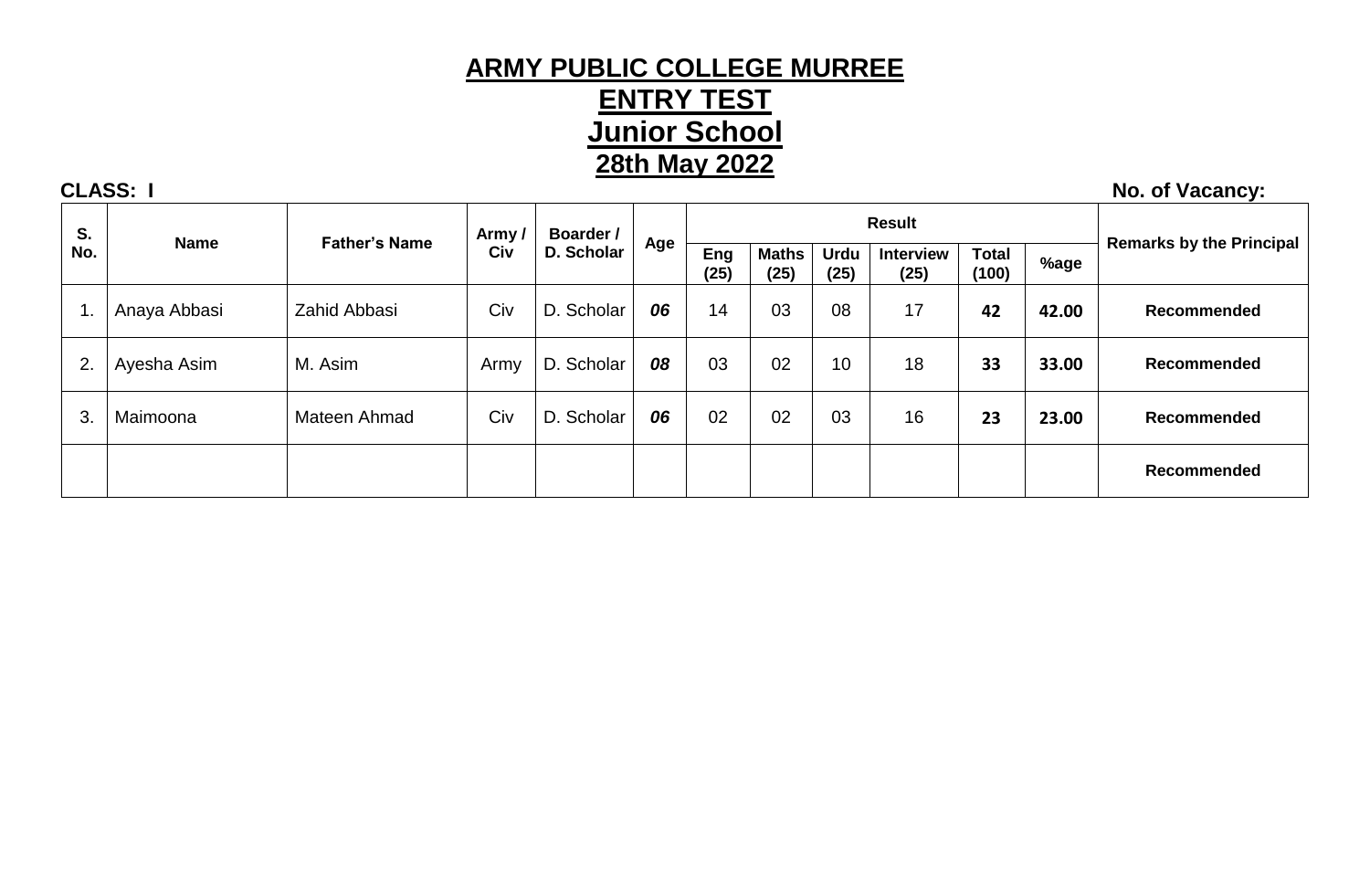# **ARMY PUBLIC COLLEGE MURREE ENTRY TEST Junior School**

# **28th May 2022**

**CLASS: III** No. of Vacancy:

| S. | <b>Name</b><br>No. | Father's Name | Army | <b>Boarder</b> /<br>D. Scholar |     |             |                      | <b>Result</b>       |                          |                       |       |                                 |
|----|--------------------|---------------|------|--------------------------------|-----|-------------|----------------------|---------------------|--------------------------|-----------------------|-------|---------------------------------|
|    |                    |               | Civ  |                                | Age | Eng<br>(25) | <b>Maths</b><br>(25) | <b>Urdu</b><br>(25) | <b>Interview</b><br>(25) | <b>Total</b><br>(100) | %age  | <b>Remarks by the Principal</b> |
|    | Wahaj Imran        | Imran Khan    | Civ  | . Scholar                      | 08  | 05          | 06                   |                     | 18                       | 39                    | 39.00 | Recommended                     |
|    | Sheikh Abdullah    | M. Akbar      | Civ  | <b>Boarder</b>                 | 10  | 02          | 14                   | 06                  | 16                       | 38                    | 38.00 | <b>Recommended</b>              |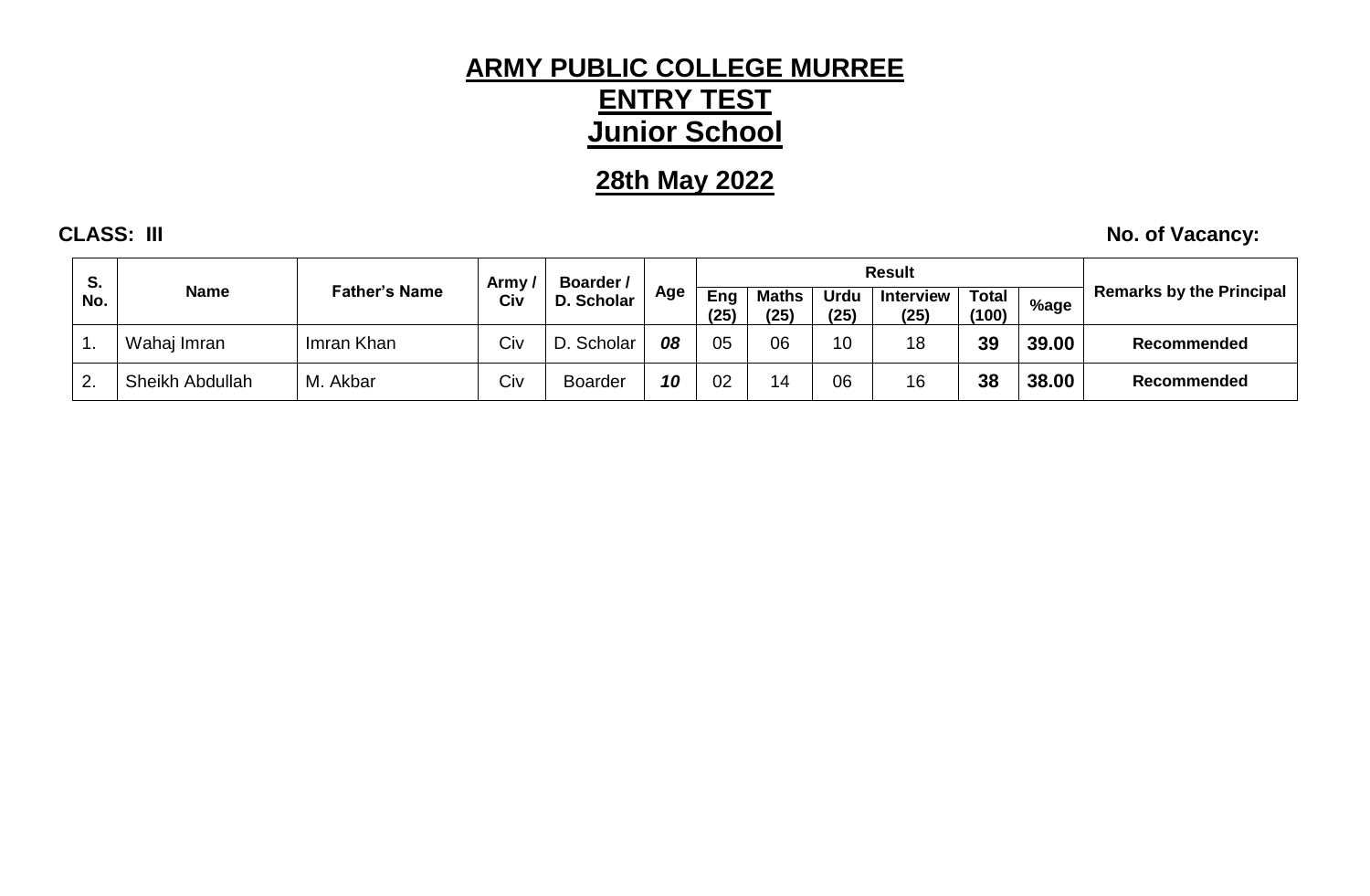### **ARMY PUBLIC COLLEGE MURREE ENTRY TEST Middle School 28 th May 2022**

**CLASS: IV** No. of Vacancy:

| S.  |                    |                      | Army        | Boarder /      |     |             |                      | <b>Result</b>       |                          | <b>Remarks by the</b> |      |                    |
|-----|--------------------|----------------------|-------------|----------------|-----|-------------|----------------------|---------------------|--------------------------|-----------------------|------|--------------------|
| No. | <b>Name</b>        | <b>Father's Name</b> | Civ         | D. Scholar     | Age | Eng<br>(50) | <b>Maths</b><br>(50) | <b>Urdu</b><br>(50) | <b>Interview</b><br>(50) | <b>Total</b><br>(200) | %age | <b>Principal</b>   |
|     | M. Awais Fahad     | M. Fahad Mukhtar     | S.<br>Child | D. Scholar     |     | 33          | 19                   | 19                  | 35                       | 106                   | 53   | <b>Recommended</b> |
| 2.  | Abuzar Abbasi      | Adnan Hameed         | Civ         | D. Scholar     |     | 24          | 28                   | 03                  | 25                       | 80                    | 40   | <b>Recommended</b> |
| 3.  | Eesha Fatima       | N/Sub Adeel Akhter   | Army        | D. Scholar     |     | 14          | 14                   | 12                  | 30                       | 70                    | 35   | <b>Recommended</b> |
| 4.  | Musa Ali Mumtaz    | Dr. Hassan Mumtaz    | Civ         | <b>Boarder</b> |     | 20          | 00                   | 03                  | 30                       | 53                    | 26.5 | <b>Recommended</b> |
| 5.  | <b>Abdul Basit</b> | M. Imran             | Civ         | Boarder        |     | 16          | 05                   | 01                  | 25                       | 47                    | 23.5 | <b>Recommended</b> |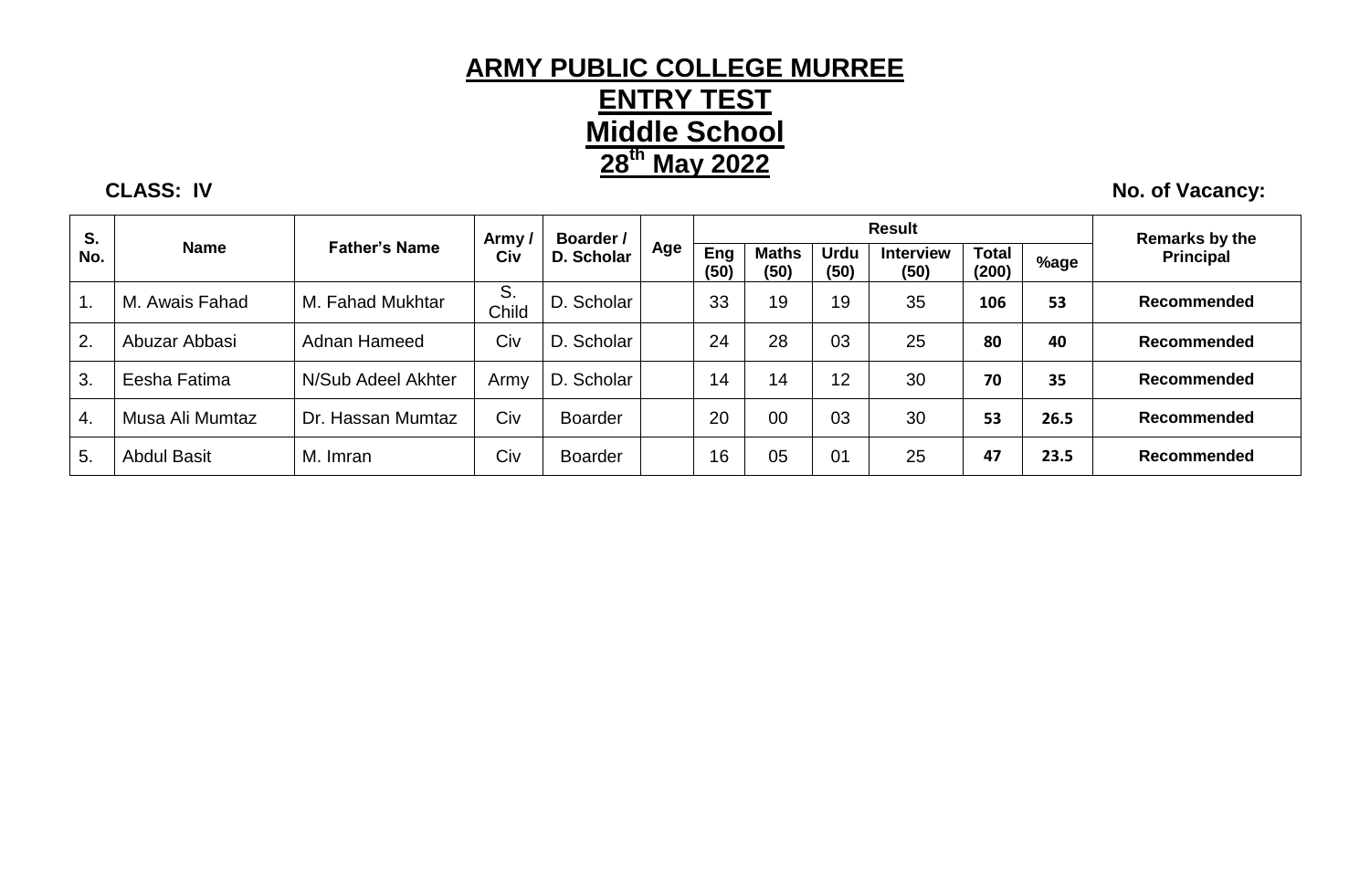# **ARMY PUBLIC COLLEGE MURREE ENTRY TEST Middle School th May** 2022 **No. of Vacancy:**

| S.  |                    |                        | Army / | Boarder /      |     |             |                      | <b>Result</b>       |                          | Remarks by the        |      |                    |
|-----|--------------------|------------------------|--------|----------------|-----|-------------|----------------------|---------------------|--------------------------|-----------------------|------|--------------------|
| No. | <b>Name</b>        | <b>Father's Name</b>   | Civ    | D. Scholar     | Age | Eng<br>(50) | <b>Maths</b><br>(50) | <b>Urdu</b><br>(50) | <b>Interview</b><br>(50) | <b>Total</b><br>(200) | %age | Principal          |
| 1.  | Abdul Arham Abbasi | Zahid Abbasi           | Civ    | D. Scholar     |     | 13          | 11                   | 17                  | 34                       | 75                    | 37.5 | <b>Recommended</b> |
| 2.  | Mian M. Abu Bakar  | Mian Rashid<br>Mehmood | Civ    | <b>Boarder</b> |     | 12          | 03                   | 19                  | 28                       | 62                    | 31   | <b>Recommended</b> |
| 3.  | Abdul Rehman       | <b>Abdul Razig</b>     | Civ    | <b>Boarder</b> |     | 14          | 08                   | 10                  | 25                       | 57                    | 28.5 | Recommended        |
| 4.  | Ahmad Ali          | Kamran Khan            | Civ    | <b>Boarder</b> |     | 07          | 04                   | 10                  | 26                       | 47                    | 23.5 | <b>Recommended</b> |
| 5.  | Wagas Saeed        | <b>Khalid Saeed</b>    | Civ    | <b>Boarder</b> |     | 08          | 01                   | 10                  | 23                       | 42                    | 21   | <b>Recommended</b> |

#### **CLASS: V 28**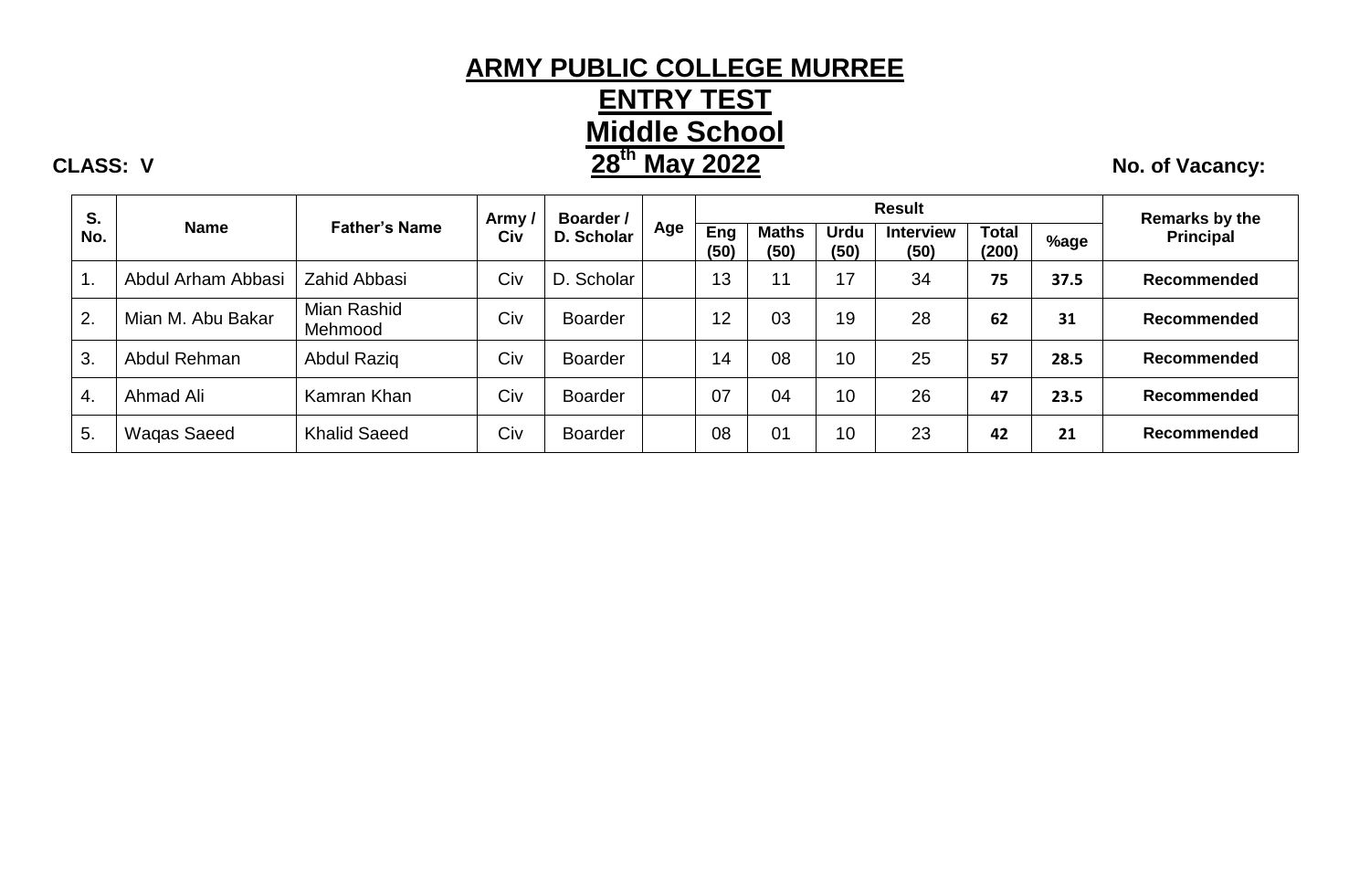# **ARMY PUBLIC COLLEGE MURREE**

**ENTRY TEST 2022**

**Middle School**

# **CLASS: VI** *28<sup>th</sup> May 2022* **<b>128 No. of Vacancy: No. of Vacancy:**

| S.  |                       |                        | Army / | <b>Boarder</b> / |     |             |                      |                     |                          | Remarks by the        |      |                    |
|-----|-----------------------|------------------------|--------|------------------|-----|-------------|----------------------|---------------------|--------------------------|-----------------------|------|--------------------|
| No. | <b>Name</b>           | <b>Father's Name</b>   | Civ    | D. Scholar       | Age | Eng<br>(50) | <b>Maths</b><br>(50) | <b>Urdu</b><br>(50) | <b>Interview</b><br>(50) | <b>Total</b><br>(200) | %age | <b>Principal</b>   |
| 1.  | Afia Wajid            | Nk (R) M. Wajid        | Army   | D. Scholar       |     | 21          | 24                   | 37                  | 40                       | 122                   | 61   | <b>Recommended</b> |
| 2.  | Abdul Hanan<br>Soumro | Abdul Sami Soumro      | Civ    | D. Scholar       |     | 21          | 32                   | 34                  | 30                       | 117                   | 58.5 | <b>Recommended</b> |
| 3.  | <b>Abdullah Haris</b> | <b>Haris Bin Saeed</b> | Civ    | <b>Boarder</b>   |     | 10          | 21                   | 04                  | 38                       | 73                    | 36.5 | <b>Recommended</b> |
| 4.  | Khizar Jamal          | Arfan habib            | Civ    | <b>Boarder</b>   |     | 02          | 07                   | 20                  | 28                       | 57                    | 28.5 | <b>Recommended</b> |
| 5.  | Abdullah Asif         | Muhammad Asif          | Army   | D. Scholar       |     | 02          | 09                   | 25                  | 20                       | 56                    | 28   | <b>Recommended</b> |
| 6.  | Jannat Rani           | Muhammad usman         | Civ    | D. Scholar       |     | 02          | 06                   | 07                  | 35                       | 50                    | 25   | <b>Recommended</b> |
| 7.  | <b>Obaid Saeed</b>    | <b>Khalid Saeed</b>    | Civ    | <b>Boarder</b>   |     | 09          | 14                   | 13                  | 10                       | 46                    | 23   | <b>Recommended</b> |
| 8.  | Ammar yasir           | Muhammad Yasir         | Civ    | <b>Boarder</b>   |     | 02          | 10                   | 16                  | 05                       | 33                    | 16.5 | <b>Recommended</b> |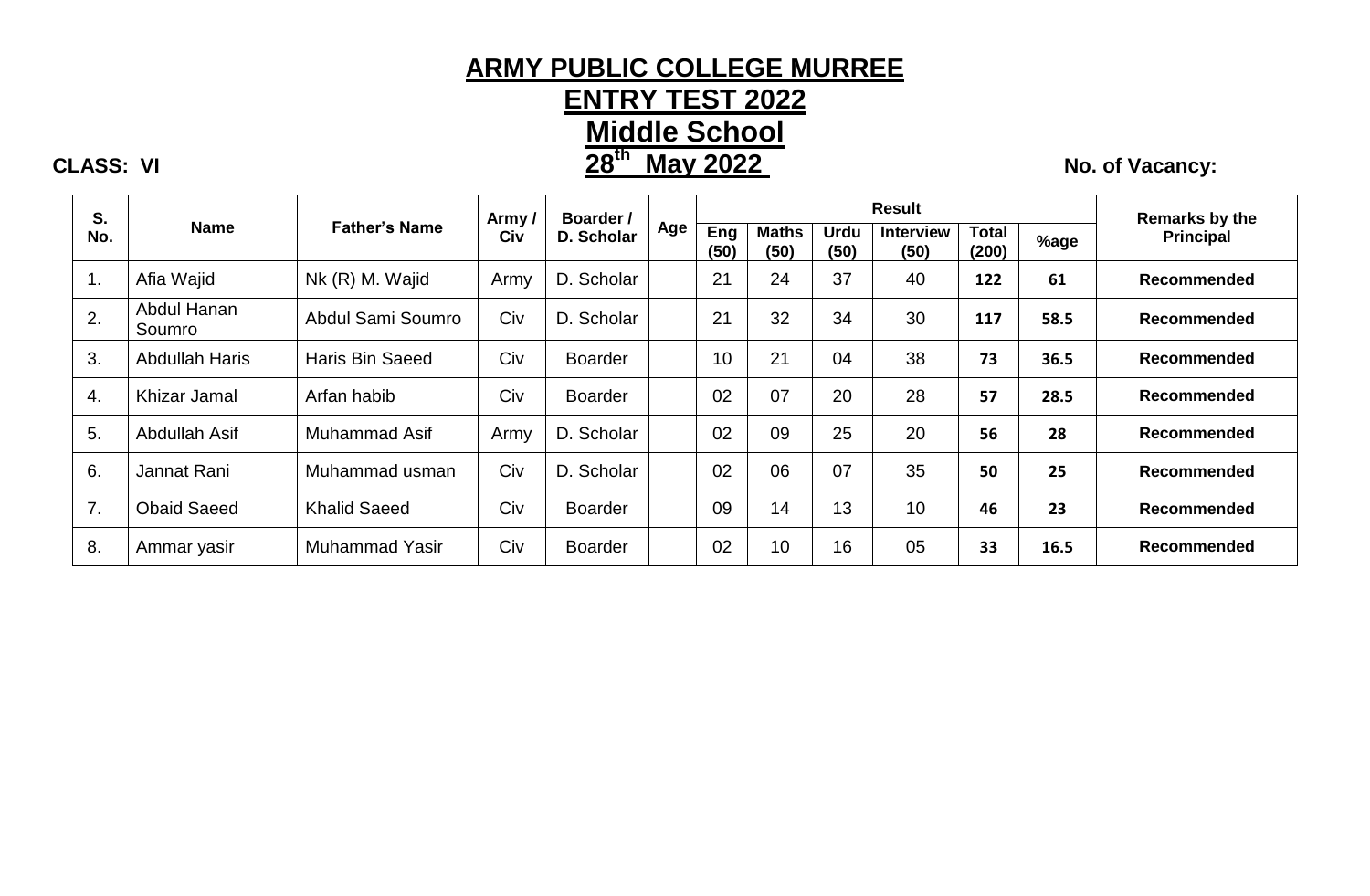# **ARMY PUBLIC COLLEGE MURREE ENTRY TEST 2022 Middle School 28<sup>th</sup> May 2022** No. of Vacancy:

**CLASS: VII 28**

| S.  |                  |                      | Army / | Boarder /      |     |             |                      |              |                          | <b>Remarks by the</b> |      |                    |
|-----|------------------|----------------------|--------|----------------|-----|-------------|----------------------|--------------|--------------------------|-----------------------|------|--------------------|
| No. | <b>Name</b>      | <b>Father's Name</b> | Civ    | D. Scholar     | Age | Eng<br>(50) | <b>Maths</b><br>(50) | Urdu<br>(50) | <b>Interview</b><br>(50) | <b>Total</b><br>(200) | %age | <b>Principal</b>   |
| 1.  | Fatima jabeen    | Abdul Sami Soumro    | Civ    | D. Scholar     |     | 38          | 24                   | 16           | 45                       | 123                   | 61.5 | Recommended        |
| 2.  | Innya Adnan      | M. Adnan Zafar       | Civ    | D. Scholar     |     | 14          | 19                   | 10           | 45                       | 88                    | 44   | Recommended        |
| 3.  | M. Ahmad Ch.     | Tasneem Ejaz         | Civ    | D. Scholar     |     | 08          | 05                   | 16           | 40                       | 69                    | 34.5 | Recommended        |
| 4.  | Saim Mansoor     | Mansoor Hussain      | Civ    | <b>Boarder</b> |     | 18          | 07                   | 14           | 30                       | 69                    | 34.5 | Recommended        |
| 5.  | Shan Muhammad    | Ch. Amir Hameed      | Civ    | <b>Boarder</b> |     | 21          | 07                   | 11           | 30                       | 69                    | 34.5 | <b>Recommended</b> |
| 6.  | M. Muavia Abbasi | Amir Zulfigar        | Civ    | D. Scholar     |     | 10          | 08                   | 11           | 35                       | 64                    | 32   | <b>Recommended</b> |
| 7.  | Sarmad Abbasi    | Ghazanfar Abbasi     | Civ    | D. Scholar     |     | 14          | 01                   | 07           | 35                       | 57                    | 28.5 | <b>Recommended</b> |
| 8.  | M. Saad Ch.      | Tasneem Ejaz         | Civ    | D. Scholar     |     | 09          | 05                   | 10           | 30                       | 54                    | 27   | <b>Recommended</b> |
| 9.  | M. Talha         | Kamran Khan          | Civ    | <b>Boarder</b> |     | 06          | 07                   | 02           | 30                       | 45                    | 22.5 | Recommended        |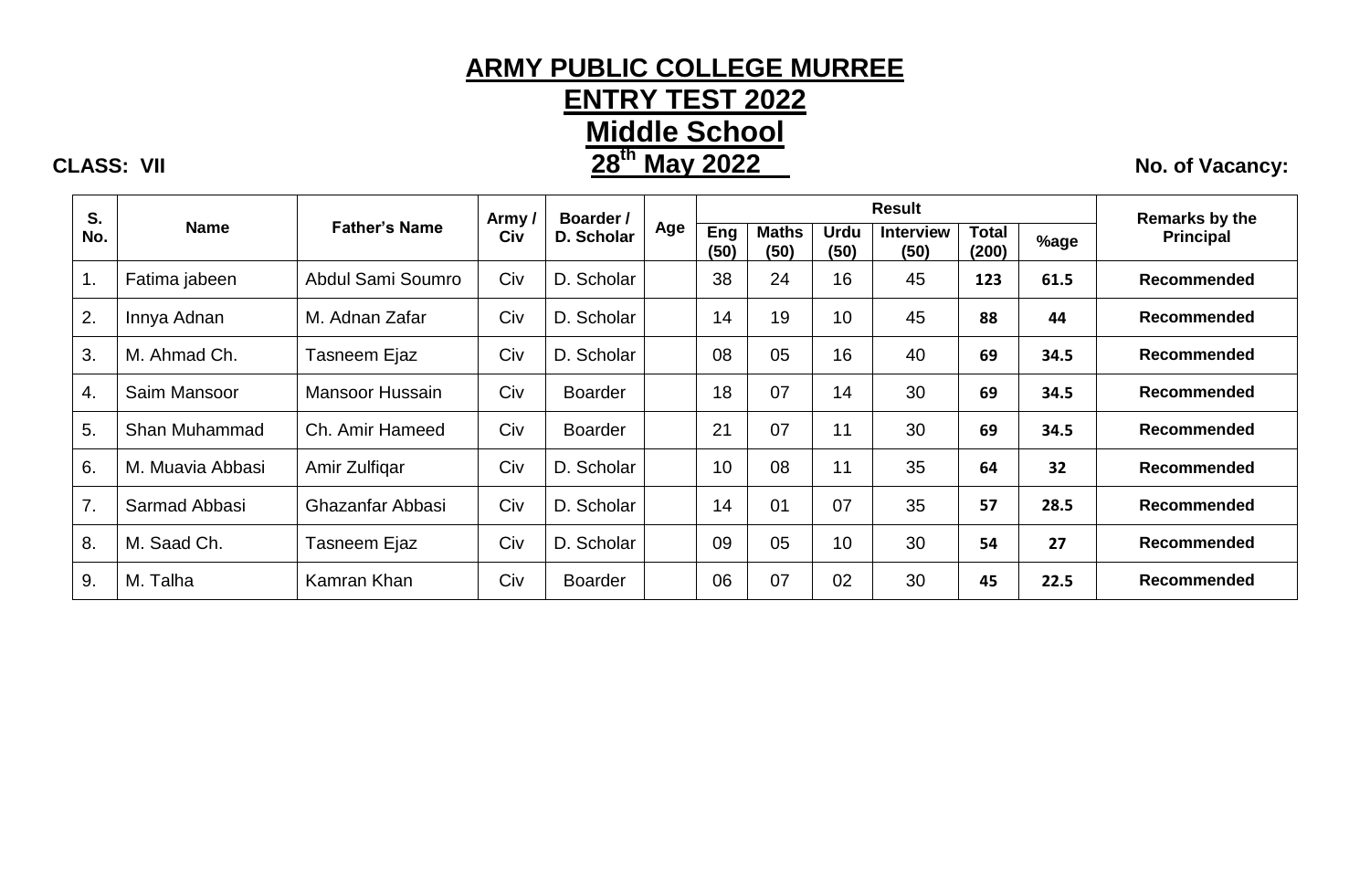# **ARMY PUBLIC COLLEGE MURREE ENTRY TEST 2022 Middle School 28<sup>th</sup> May 2022** No. of Vacancy:

| S.  |                     |                       | Army/ | Boarder /      |     |                |                      | <b>Result</b>       |                          |                       |      |                                 |
|-----|---------------------|-----------------------|-------|----------------|-----|----------------|----------------------|---------------------|--------------------------|-----------------------|------|---------------------------------|
| No. | <b>Name</b>         | <b>Father's Name</b>  | Civ   | D. Scholar     | Age | Eng<br>(50)    | <b>Maths</b><br>(50) | <b>Urdu</b><br>(50) | <b>Interview</b><br>(50) | <b>Total</b><br>(200) | %age | <b>Remarks by the Principal</b> |
| 1.  | Fatima Adnan        | Adnan Zafar           | Civ   | D. Scholar     |     | 14             | 26                   | 17                  | 45                       | 102                   | 51   | <b>Recommended</b>              |
| 2.  | M. Noor Elahi       | W/ Offr Fazal-e-Elahi | Army  | D. Scholar     |     | 16             | 10                   | 14                  | 45                       | 85                    | 42.5 | Recommended                     |
| 3.  | M. Salaar Khan      | M. Sadiq              | Civ   | <b>Boarder</b> |     | 17             | 20                   | 17                  | 25                       | 79                    | 39.5 | <b>Recommended</b>              |
| 4.  | <b>Waleed Ahmad</b> | Wasim Ahmad           | Civ   | <b>Boarder</b> |     | 07             | 10                   | 08                  | 40                       | 65                    | 32.5 | <b>Recommended</b>              |
| 5.  | <b>Bilal Rafi</b>   | Muhammad Rafi         | Civ   | <b>Boarder</b> |     | 05             | 00                   | 17                  | 40                       | 62                    | 31   | <b>Recommended</b>              |
| 6.  | <b>Faizan Anwar</b> | M. Anwar              | Civ   | Boarder        |     | 00             | 07                   | 17                  | 30                       | 54                    | 27   | <b>Recommended</b>              |
| 7.  | Ayat Haleema        | M. Usman              | Civ   | D. Scholar     |     | 01             | 00                   | 03                  | 45                       | 49                    | 24.5 | <b>Recommended</b>              |
| 8.  | Hafiz Abdul Hadi    | Sh. M. Akbar          | Civ   | <b>Boarder</b> |     | 0 <sub>1</sub> | 00                   | 12                  | 30                       | 43                    | 21.5 | <b>Recommended</b>              |

**CLASS: VIII 28**